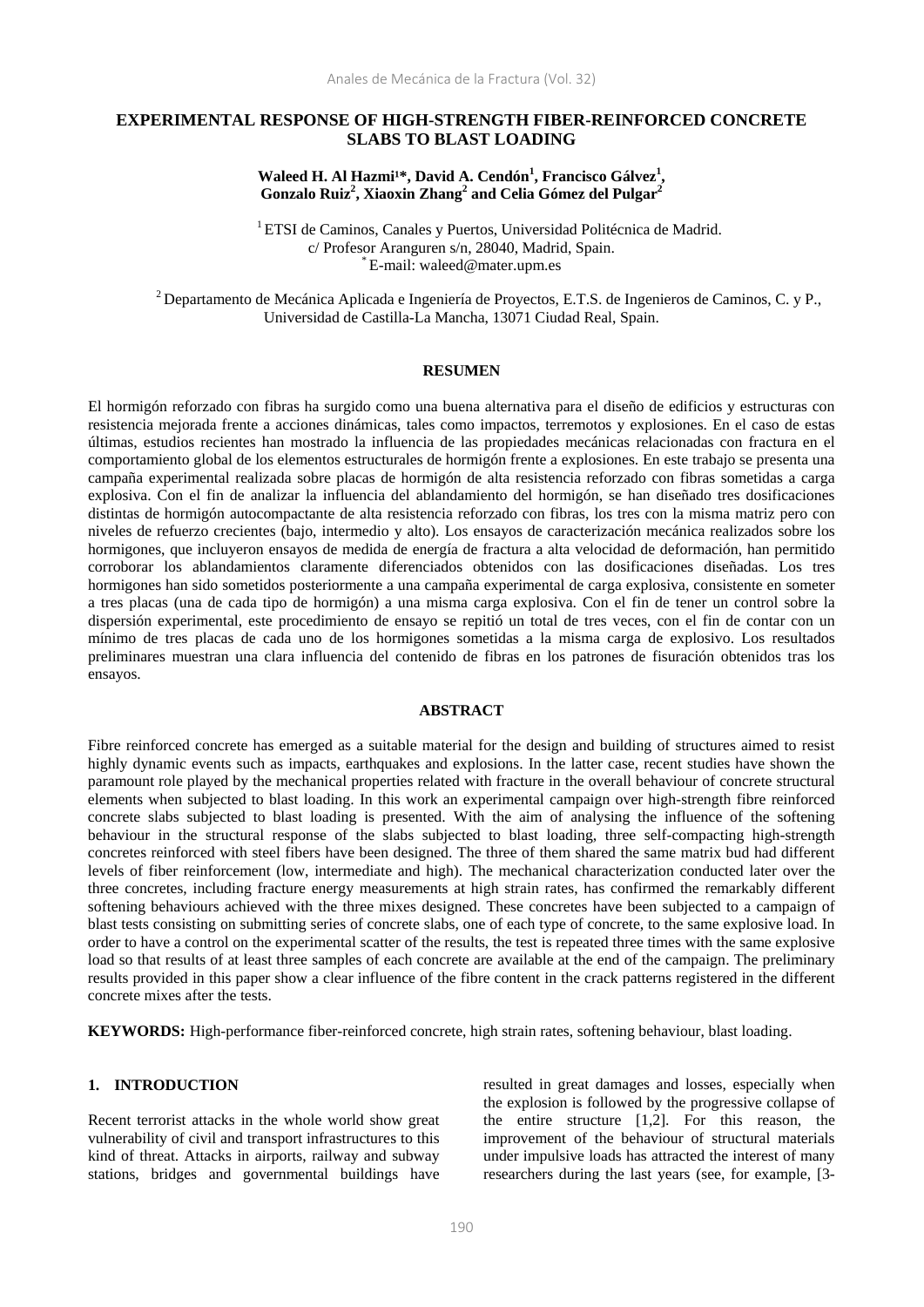5]). In the case of concrete structures, good example of this is the use of the fiber-reinforced concretes as a way to increase the structural ductility and, subsequently, to improve the structural resilience.

Among the fibre reinforced concretes, the ones with a high-performance concrete matrix (HPFRC) have emerged recently as the latest development for increasing strength, ductility, and durability compared to normal- and high-performance concrete materials, especially when the material is subjected to impulsive loads [6,7]. HPFRC is a structural material based on the addition of different kind of fibres inside a high-strength concrete matrix. Its favourable mechanical properties are based on the post-cracking residual strength [8] which is affected by many variables such as fibres content, fibres type and geometry, water-cement ratio and maximum aggregate size among others [9].

Although the increased resilience offered by these HPFRCs is expected to improve structural behaviour against impulsive loading, the knowledge of the mechanical behaviour of these cement-based materials under high strain rates is still scarce. Some experimental campaigns have been conducted over structural members made with these materials under blast and impact (see, for example [6,7]), but only a few references focused on the systematic study of the behaviour of HPFRCs under high strain rates at a material level (not structural level) can be found (e.g., see[10]).

This paper shows the preliminary results of research focused on the study of the behaviour of HPFRCs under impulsive loads, namely impact and blast. To that aim, three self-compacting fibre reinforced concretes have been designed, with different softening behaviours. Apart from the standard compressive tests for the determination of the compressive strength, Young modulus and Poisson's ratio, fracture energy tests have been conducted under two different strain rates. Moreover, slabs made of the three mixes were subjected to blast loading, and a clear correspondence between the fibre reinforcement dosage and the resulting crack patterns was found.

## **2. MATERIALS**

### *2.1. Concrete mixes*

Three different concrete mixes aimed at having different softening behaviours were designed in this research. These three concrete types were referred to as A, B and C concretes. The three mixes were made by using the same concrete matrix and different types and proportions of steel fibres. The matrix consisted on CEMI 42.5 R-SR cement, silica fume, filler siliceous, fine sand, coarse sand and water. The mixing proportions of these constituents by weight were 1: 0.12: 0.35: 1.21: 1.27: 0.38, respectively.

As already mentioned, the three concretes differed in the type and proportion of steel fibres. Two different types of fibres were used: straight short fibres and hooked-ends-long fibres. The short fibres were 13.0mm long Bekaert OL 13/.20 fibres, with 0.3mm diameter and an aspect ratio of 65. The long fibres were 30mm long Bekaert RC 80/30 BP hooked end steel fibres, with 0.38 mm diameter and aspect ratio of 80. The quantities and types of fibres used in each concrete type are shown in table 1.

Table 1. Fibre contents.

| Concrete<br>type | Short fibre<br>$(kg/m^3)$ | Long fibre<br>$\frac{\text{Long fibre}}{\text{(kg/m}^3)}$ |
|------------------|---------------------------|-----------------------------------------------------------|
| $P_{\rm A}$      |                           |                                                           |
| PR               |                           |                                                           |
|                  |                           |                                                           |

The workability of the fresh mixtures was determined from the self-compacting concrete slump flow measurements using a standard Abrams cone (fig. 1). The slump test results, in terms of the largest diameter in two directions at 90° are gathered in table 2.

Table 2. Slump test results.

| Concrete | Slump test     |  |  |
|----------|----------------|--|--|
| type     | diametres (mm) |  |  |
| PА       | 700x700        |  |  |
| PR       | 660x670        |  |  |
|          | 570x570        |  |  |



Fig. 1. Slump test result.

## *2.2. Mechanical properties*

For each of the three concrete types, the compressive strength, the tensile strength and the specific fracture energy were measured.

Four cylinders of 150mm in diameter and 300mm in height were used for each concrete in order to obtain the quasi-static compressive strength and Young modulus according to ASTM C39 [11].

The tensile strength and the specific fracture energy were determined from 100x100x450 prismatic notched samples tested under bending, following the RILEM TC 162-TDF recommendations [12]. In order to quantify the strain rate effect in the specific fracture energy, these tests were conducted under two different loading velocities [13]: 2.2µm/s and 22mm/s. A total of four specimens were tested for each loading velocity and each concrete type.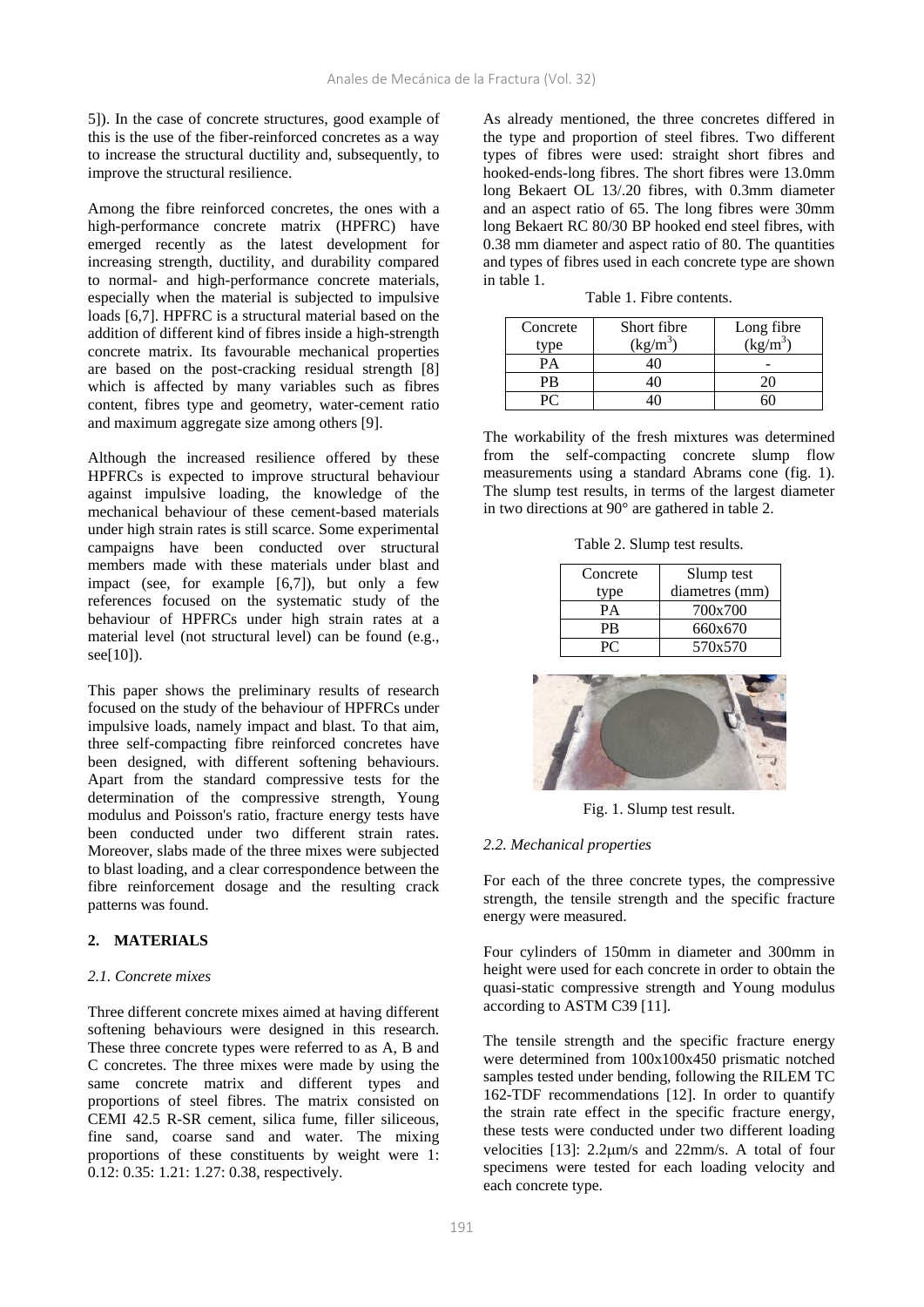Table 3 summarizes the mechanical properties measured in the mechanical characterization campaign.

| Concrete<br>type | $(2.2 \mu m/s)$ | (22mm/s) | Е<br>(GPa) | $\mathbf{v}$<br>$(-)$ | fc<br>(MPa) |
|------------------|-----------------|----------|------------|-----------------------|-------------|
| A                | 8.5             |          | 46         | 0.18                  | 112         |
| В                | 14.8            | 18.9     | 45         |                       | 113         |
|                  | 25.3            | 31.3     | 46         |                       | 14          |

Table 3. Mechanical properties.

Note that the concrete mixes succeeded in the objective of getting softening behaviours remarkably different. Figure 2 shows representative Load-displacement curves obtained for the three concretes at the two different loading rates used. After the load peak, corresponding with the onset of fracture, the concrete with the lower content of fibre, A, exhibited a progressive decrease of strength as the applied displacement increased (softening). Contrarily, the concrete with the highest amount of steel fibres, C, exhibited higher levels of fracture loads, followed by an increase of strength with the displacement up to a maximum value after which the strength decreased progressively up to complete failure of the sample This hardening behaviour is possible through the increase of fibre content and, especially, due to the use of long fibers in contrast with the A concrete. The behaviour of the concrete with the intermediate content of fibre, B, exhibited a behaviour in between the two abovementioned ones.

For both loading rates, similar behavioural trends were observed but obviously with different values due to the different strain rate testing velocities.

#### *2.3. Blast test specimens*

Square slabs with dimensions of 500x500x50mm were casted using the three abovementioned concretes. A total of 6 slabs were casted for each concrete, although only 4 of each concrete type were subjected to the blast test.

# **3. BLAST TESTS**

### *3.1. General characteristics*

The blast tests were conducted by using the same experimental procedure presented in [14]. This procedure is based on the use of an experimental test bench consisting of a square steel frame (figure 3) that allows to test up to 4 concrete slabs with one single detonation, ensuring that the 4 samples are subjected to the same blast load. Due to the steel frame design and dimensions, it can be assumed that the slabs are simply supported at their four corners and that the explosive pressure load is uniformly applied on the slab plane facing the explosive load.



Fig. 2: Load-displacement curves for: a) loading velocity of 2.2µm/s; b) 22mm/s



Fig. 3: General view of the test bench used in the tests.

The dimensions of the steel frame between columns is 3.00m, which implies a 1.50m stand-off from explosive to the slabs. The distance from the centre of the explosive to the ground is 1.70m, avoiding thus undesirable interferences between the direct blast wave acting on the slabs and the wave reflected from the ground. Figure 4 sketches the test bench including its dimensions.

The explosive type used in all detonations was Goma-2 ECO, which is the commercial name of a dynamite class explosive manufactured by *Maxam* company. This explosive is provided in cylindrical cartridges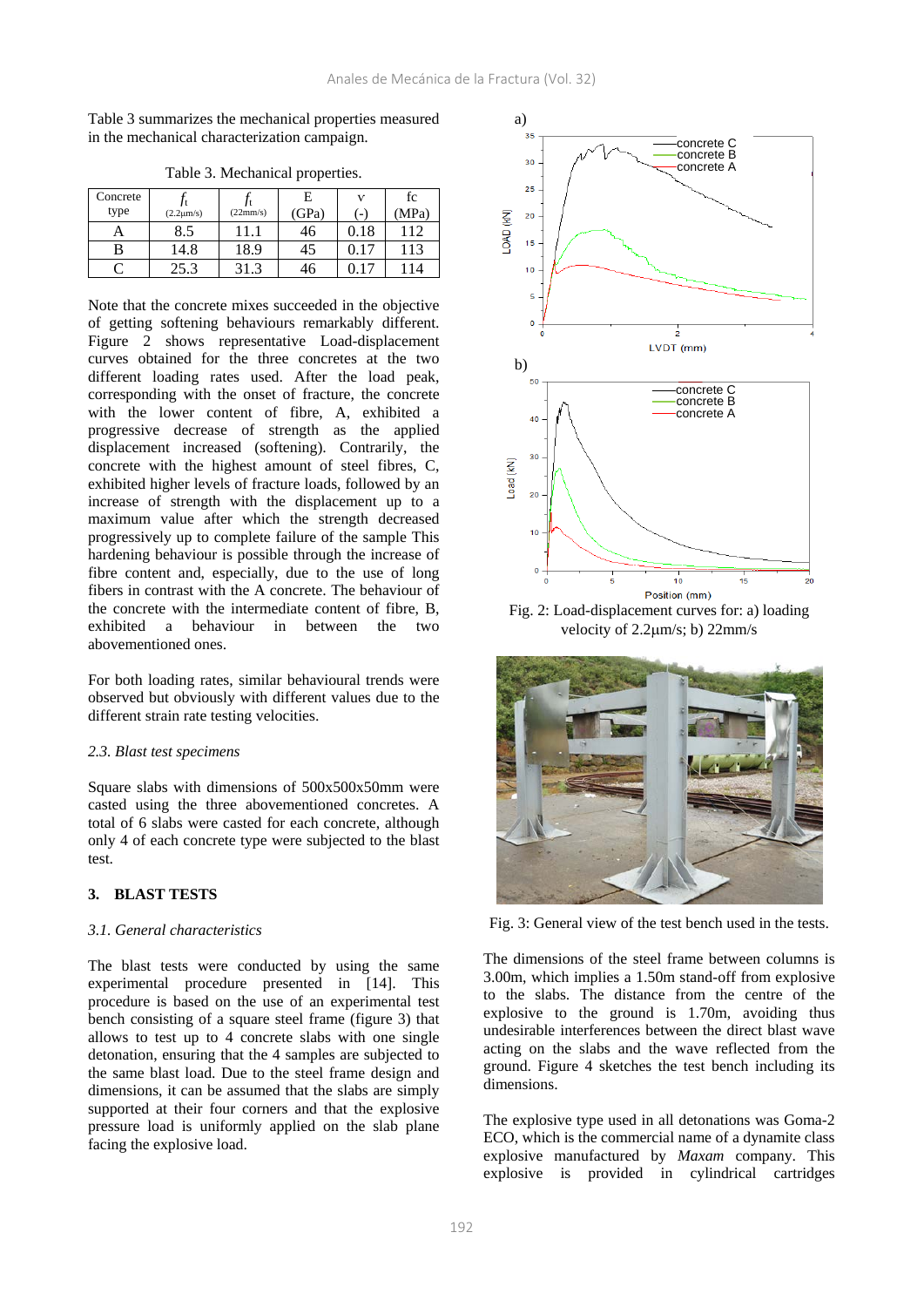containing 151.5 g. of explosive. The TNT equivalent of this explosive is approximately equal to 0.9535.



Fig. 4: Sketch and dimensions of the test bench.

#### *3.2. Testing procedure*

For a better comparison of the performance of the three concretes tested, it was decided to place one slab of each concrete per detonation. Therefore only three slabs were tested with each detonation.

In order to check the data acquisition devices and to have a preliminary measure of the damage caused by the detonations in the concrete slabs, a first test with 17 cartridges of Goma-2 was conducted. Given that the level of damage registered in this preliminary test was limited, it was decided to rise the explosive load to 22 cartridges, making thus 3.322kg of Goma-2. Given the usual experimental scatter associated to concrete samples and explosive testing, this test arrangement was repeated three times in order to have three slabs of each concrete subjected to the same blast load. Table 4 summarizes the explosive loads used during the test campaign.

| Test<br># | Number<br>of<br>cartridges | Goma<br>$2$ (kg) | <b>TNT</b><br>eqv.<br>$\overline{(\text{kg})}$ | А<br>slabs | B<br>slabs | $\subset$<br>slabs |
|-----------|----------------------------|------------------|------------------------------------------------|------------|------------|--------------------|
|           |                            | 2.58             | 2.46                                           |            |            |                    |
|           | 22                         | 3.33             | 3.18                                           |            |            |                    |
|           | 22                         | 3.33             | 3.18                                           |            |            |                    |
|           | 22                         | 3.33             | 3.18                                           |            |            |                    |

Table 3. Explosive loads and concrete types tested.

#### *3.3. Blast pressure histories*

For numerical analyses to be conducted later, the blast pressure histories acting on the plates were registered during the tests (see figure 5). Two PCB Piezotronics 102B piezoelectric pressure gauges were used for that aim. It can be observed that the measured pressure histories were quite consistent in the three tests under 3.33kg of Goma-2 ECO.

### **4. RESULTS**

#### *4.1. Overall behaviour of the slabs*

Figure 6 shows a picture of the slabs just after one test, with increasing fiber content from bottom to top. The preliminary results show a clear influence of the fibre content and length on the fracture patterns as well as on the structural response of the slabs. Generally speaking, while in the case of the concrete with the lowest content of fibre, A, the energy released through the crack patterns was not able to preserve the structural integrity and some concrete fragments were pulled away of the slabs, in the case of the concrete C, with the use of longer fibers and an overall highest content of fibre, crack patterns were hard to see by naked eye in the tensioned face of the slab whereas the other one was apparently undamaged. The slabs made of the concrete with the intermediate content of fibre exhibited also intermediate failure behaviour, with crack patterns clearly visible but still preserving the slab integrity.

#### *4.2. Failure patterns*

After the tests, the failure patterns were carefully tracked and registered (see figure 7). Generally speaking, a trend towards shear failure (curved cracks surrounding the supports) is dominant in these crack patterns.



Fig. 5: Blast pressure histories registered during the tests.



Fig. 6: General view of the slabs after one test. From bottom to top, concretes A, B and C are shown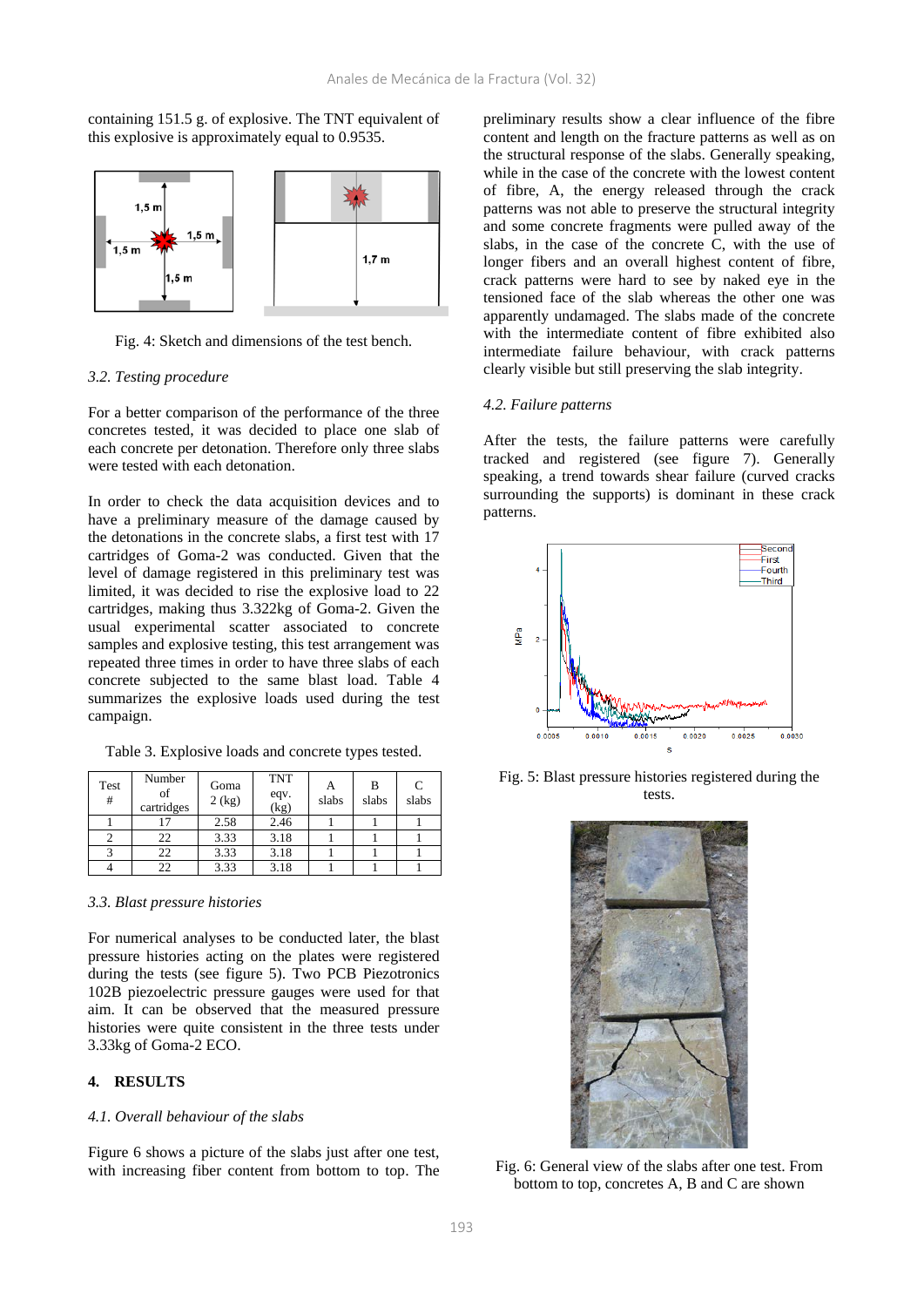In contrast with the results achieved in similar experimental campaigns previously conducted by the authors with fiber-reinforced concretes with lower contents of fibres [15] the higher amount of fibres used in the concretes tested here leads to a much more spread cracking pattern. Figure 8 shows a comparison between the crack patterns obtained in [15] and in this experimental campaign. In both experimental campaigns, the blast loads were identical and the slabs tested in both cases were made of self-compacting fibre reinforced concrete. However, in the experimental campaign presented in [15], the reinforcement of the steel fibre reinforced concrete consisted on 0.7kg/m<sup>3</sup> of long fibres while in the case of the concretes analyzed here, the minimum amount of fibres started from  $40\text{kg/m}^3$ . Apart from the obvious differences in the strengths, the increase in fibres content induces a strainhardening behaviour that redistributes efforts in the slabs, making thus possible the appearance of cracks in wider areas of the slabs.

Actually, by comparing the crack patterns between concretes A and B, it is possible to affirm that the density of cracks in the latter is higher. In the authors' opinion this result is probably due to the more marked hardening behaviour of the B concrete in comparison with the A one (see figure 2a). While both concretes have similar resistance to crack appearance (peak load in the linear branch of the load-displacement curve), the strength of B concrete increases with the prescribed displacement, which is not the case of the A concrete. In the case of the C concrete, it exhibits a higher resistance to crack appearance (see also figure 2a), what justifies the lower density of cracks registered in the slabs after the blast tests.

This result demonstrates the ability of the concretes studied in this work to dissipate large amounts of energy by crack propagation since, besides the higher levels of specific fracture energies exhibited by these kinds of concretes, the redistribution of efforts creates new crack surfaces, increasing thus the overall amount of energy dissipated.

## **5. CONCLUSIONS AND FUTURE WORK**

In this paper the preliminary results of a research aimed at characterising the behaviour of high-performance self-compacting concrete reinforced with steel fibers subjected to impulsive loading have been presented.

Three different concrete dosages, A, B, and C have been designed, and their basic mechanical properties have been measured, including fracture energy determination under two different strain rates. This mechanical characterization revealed the success achieved in the dosage design, given that the three concretes exhibited post-cracking behaviours remarkably different.

Slabs of these concretes were subjected to blast testing and a clear effect of the fibre shape and content has been observed in the experimental results. Moreover, the post-cracking behaviour of these concretes seems to have a crucial role in the crack patterns developed during the blast tests.



Fig. 7: Crack trajectories registered after the tests: a) for the A concrete slabs; b) for the B concrete slabs; c) for the C concrete slabs.